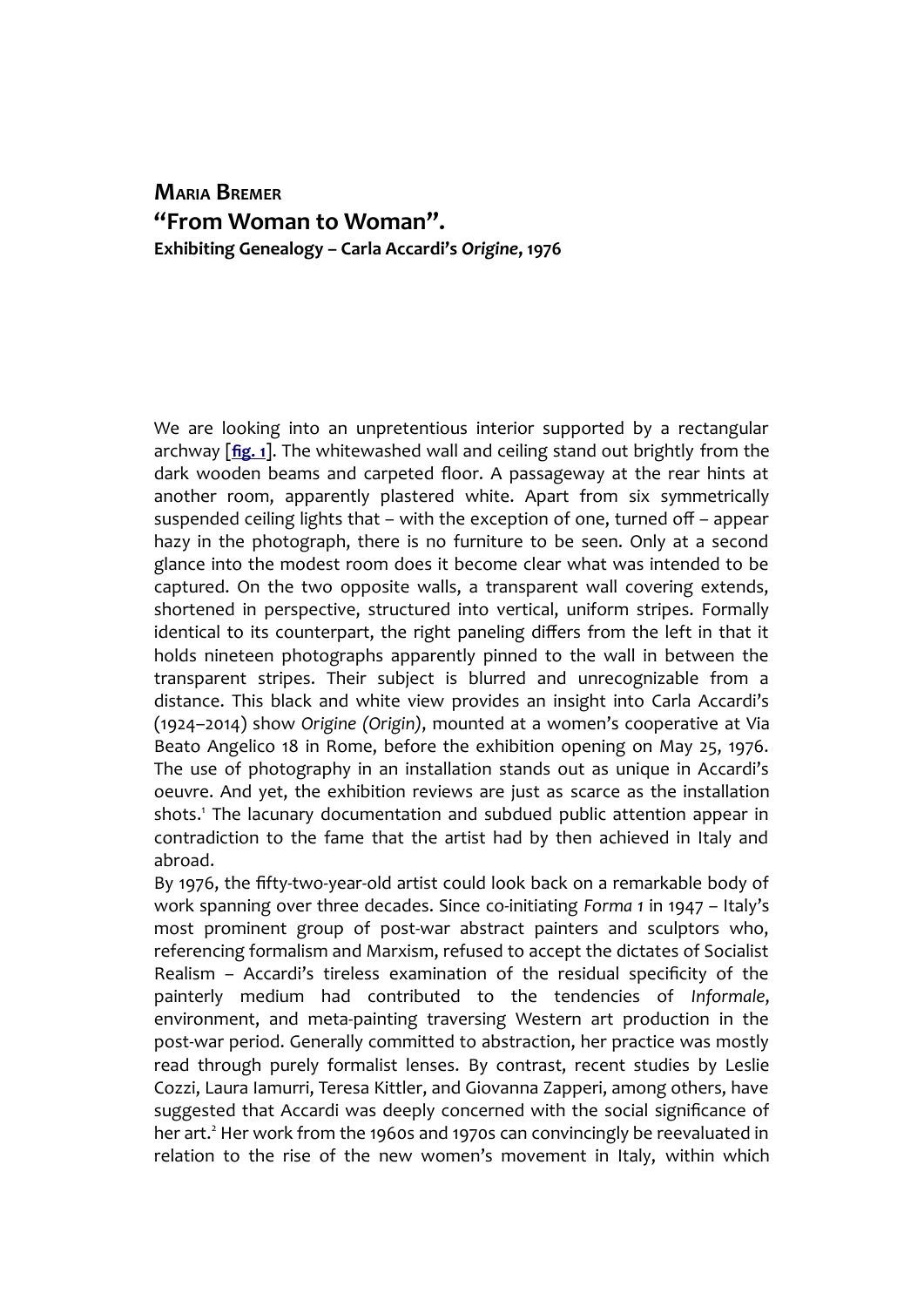separatist camp Accardi had played a foundational role. With the exception of Carla Lonzi and Annemarie Sauzeau Boetti, critics refrained from discussing Accardi's work in feminist terms at the time.<sup>3</sup> While Accardi publicly addressed gender imbalance in art and contextualized her practice in relation to sexual difference,<sup>4</sup> at a later stage of her career she retrospectively nuanced this account, herself contributing to strengthening a formalist narrative.

Against the backdrop of this unsettled historiography, my paper reconsiders the so far undervalued importance of Accardi's solo exhibition *Origine* at its all but neutral location, in engaging with its precarious documentation and critical coverage. I argue that, in the specific setting of the women's cooperative, the self-curated exhibition, encompassing a larger display of Accardi's work, rendered visible the private and political entanglement of her artistic practice, significantly expanding its potential meaning. I will show that on this occasion, rather than providing a conventional overview of stylistic developments, Accardi temporarily staged, in Foucault's sense, a context of origin for her becoming in the present: as woman *and* artist.

#### **Nuancing feminist separatism**

The fact that *Origine* has long remained a relatively inconspicuous episode in Accardi's career is due to the context in which the exhibition occurred. A close-up photograph [**[fig. 2](http://www.palinsesti.net/index.php/Palinsesti/article/downloadSuppFile/137/503)**] depicts Accardi in oblique view, with her arms crossed and looking past the camera, while casually leaning against her installation. In addition to the unassuming configuration of the space captured by the installation shots, Accardi's studied casualness reveals that this was not a conventional setting. Unlike the commercial galleries or public institutions where she would typically show her work, the Cooperativa Beato Angelico was a cooperative of female artists and cultural workers co-founded by Accardi in April 1976.<sup>5</sup> Quite accidentally, the initiative took its name from a narrow alley dedicated to the early Renaissance painter Beato Angelico (Guido di Pietro) in the historic center of Rome, where Accardi had rented a ground floor space. Besides her, the cooperative consisted of ten more women – eight artists and three critics – who worked in Rome, Milan and Turin: Nilde Carabba, Franca Chiabra, Anna Maria Colucci, Regina Della Noce, Nedda Guidi, Eva Menzio, Teresa Montemaggiori, Stephanie Oursler, Suzanne Santoro, and Silvia Truppi. Sprouting in the neuralgic center of the new Italian women's movement, the Cooperativa Beato Angelico at once incorporated and shifted its tenets.

In the mid-1970s, especially in the course of the campaign for abortion rights, the multifaceted movement became increasingly unified, and encountered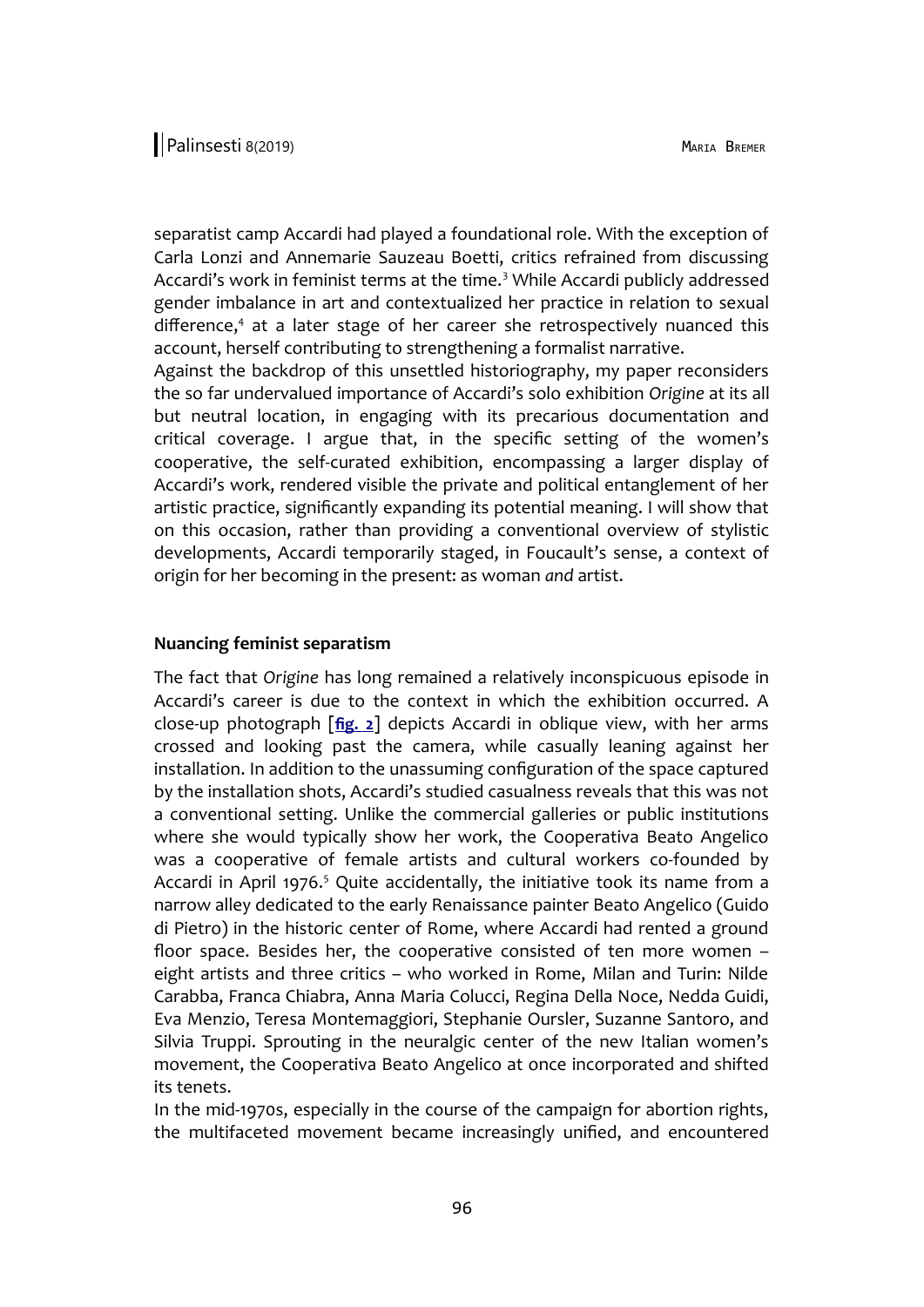broader public acceptance – a phenomenon that would later be subsumed under the term *femminismo diffuso (widespread feminism)*. 6 The cooperative participated in this transformation, insofar as its profile softened the divisive conflict between feminist separatism and the art establishment. Accardi had co-founded the influential separatist group Rivolta Femminile (Female Revolt) in 1970, together with art critic Carla Lonzi and journalist Elvira Banotti, but left about three years later over tensions with Lonzi, who rejected the art field as a male-dominated realm.<sup>7</sup> Before this fracture, Accardi and Lonzi reflected on sexual difference over the course of their friendship and collaboration, foregrounding an existentialist quest for liberation as opposed to political claims for emancipation. Instead of demanding social equality for women at the political level, the separatist camp understood female subjectivation as a prerequisite for larger social transformations and sought to free it from male norms. Thus, Rivolta Femminile and like-minded groups refrained from direct political action. Instead, they practiced consciousness-raising (*autocoscienza*), encounters based on mutual identification and the expansion of selfawareness, thus investing the private sphere with a political dimension. In addition to Accardi, other members of the cooperative had participated in the women's movement, yet not all of them conformed to a feminist position.<sup>8</sup> From 1976 to 1978, the eleven women ran the space as a self-organized gallery and archive. In taking on different roles of artists, curators, art historians, publicists, they cultivated horizontal relationships. Instead of rejecting the art establishment altogether – as Lonzi had been demanding, and Accardi refused to put into practice – what seemed at stake for the cooperative was precisely to address and distinguish the public presence of women *within* the art field. This involvement notwithstanding, the space retained a relative autonomy. A concise statement published on the occasion of the opening on April 8, 1976 shows how the program was meant to unfold. Under a two-line letterhead, which listed the names of the participants in lower-case letters and alphabetical order, a declaration stripped bare of any political jargon reads [**[fig. 3](http://www.palinsesti.net/index.php/Palinsesti/article/downloadSuppFile/137/504)**]:

The cooperative was created with the aim of presenting the work of women artists who work and have worked in the field of the visual arts. Alongside this activity, the cooperative intends to research, collect and document this work and will therefore be grateful to anyone who wishes to help in this direction by sending materials, books, photographs.<sup>9</sup>

Rather than disclosing the art that would be exhibited, the declaration insists on the operations of *making public* and *historicizing*. The focus on women artists from past and present times was to be set through practices of "presenting" on the one hand, as well as "research[ing]", "collect[ing]" and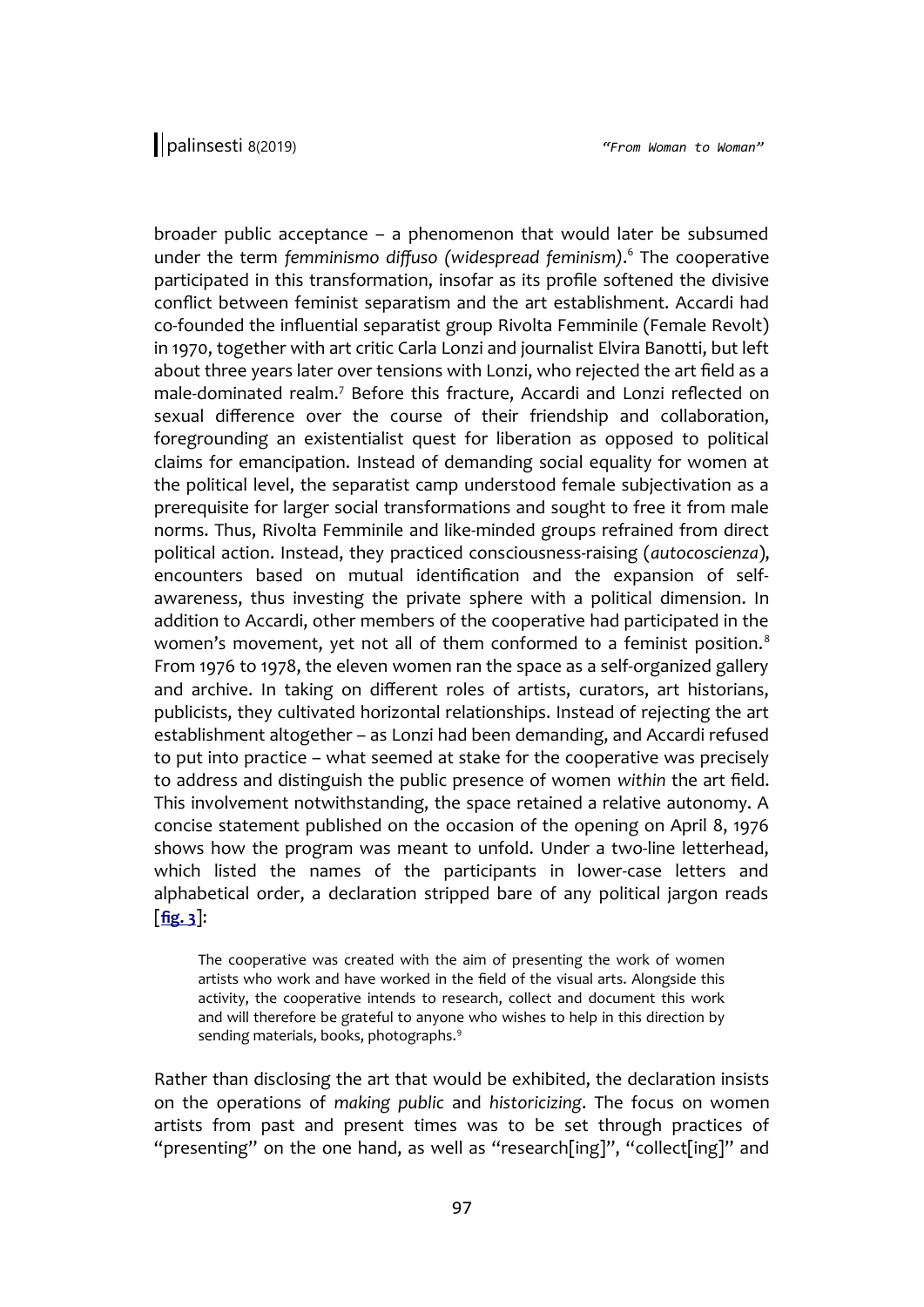"document[ing]" on the other. In autonomously administering art by women artists and its documentation, the cooperative claimed historiographical agency. In so doing, however, the organizers did not seek to provide a systematic overview of women artists past and present, nor did they set explicit selection criteria. Rather, it was precisely the seemingly arbitrary character of the program that recast the relationship between women artists and the art-historical canon in non-compensatory terms, thereby distancing the cooperative from an imitation of implicitly masculine museal models. This free approach to historiographical conventions emerged from the cooperative's inception: at the opening, an original painting by Artemisia Gentileschi (*Aurora*, 1627) was installed on an easel, de-contextualized and thus exposed to a contemporary process of re-signification. Such anachronic operations, drawing unexpected relations between different times and artist positions, were repeated as the activity progressed. They seem mindful of the ways in which, in the context of Rivolta Femminile, Lonzi had conceived of women's self-liberation: as a clear-cut rupture with male constructions of history, rather than as their continuation or completion.<sup>10</sup> Taken together, the cooperative's non-conformist handling of historiography, as well as its bridging role between feminist separatism and the art establishment more generally, functioned as crucial premises for Accardi's solo exhibition.

### **A meaningful constellation of works**

Since phenomenology had become an integral part of art practice in the 1960s, spatial research in the artistic field went hand in hand with the occupation of new spaces and the development of new display strategies and criteria.<sup>11</sup> It seems reasonable to assume that Accardi, whose interest in transparency and installation had long brought her to consider spatial relations as part of her work, must have been particularly aware of the implications of the exhibition space. The constellation of works at the cooperative bears witness to the operation's site-specificity. Several pieces from recent years were placed in relation with a newly created installation, and with what looked like an *objet trouvé* – a unique interplay in Accardi's oeuvre. As documented by the installation shots, when entering the space, occupying a niche on the right-hand side, a photographic portrait of a young woman in an original wooden frame was on view [**[fig. 4](http://www.palinsesti.net/index.php/Palinsesti/article/downloadSuppFile/137/505)**]. In the passageway, where the open space narrows towards a low chamber, the opposite walls were covered by the above-mentioned, site-specific plastic strips, attached to the upper edge of the wall and the skirting board, but otherwise floating freely. Occupying the five intervals between the six stripes on the right side,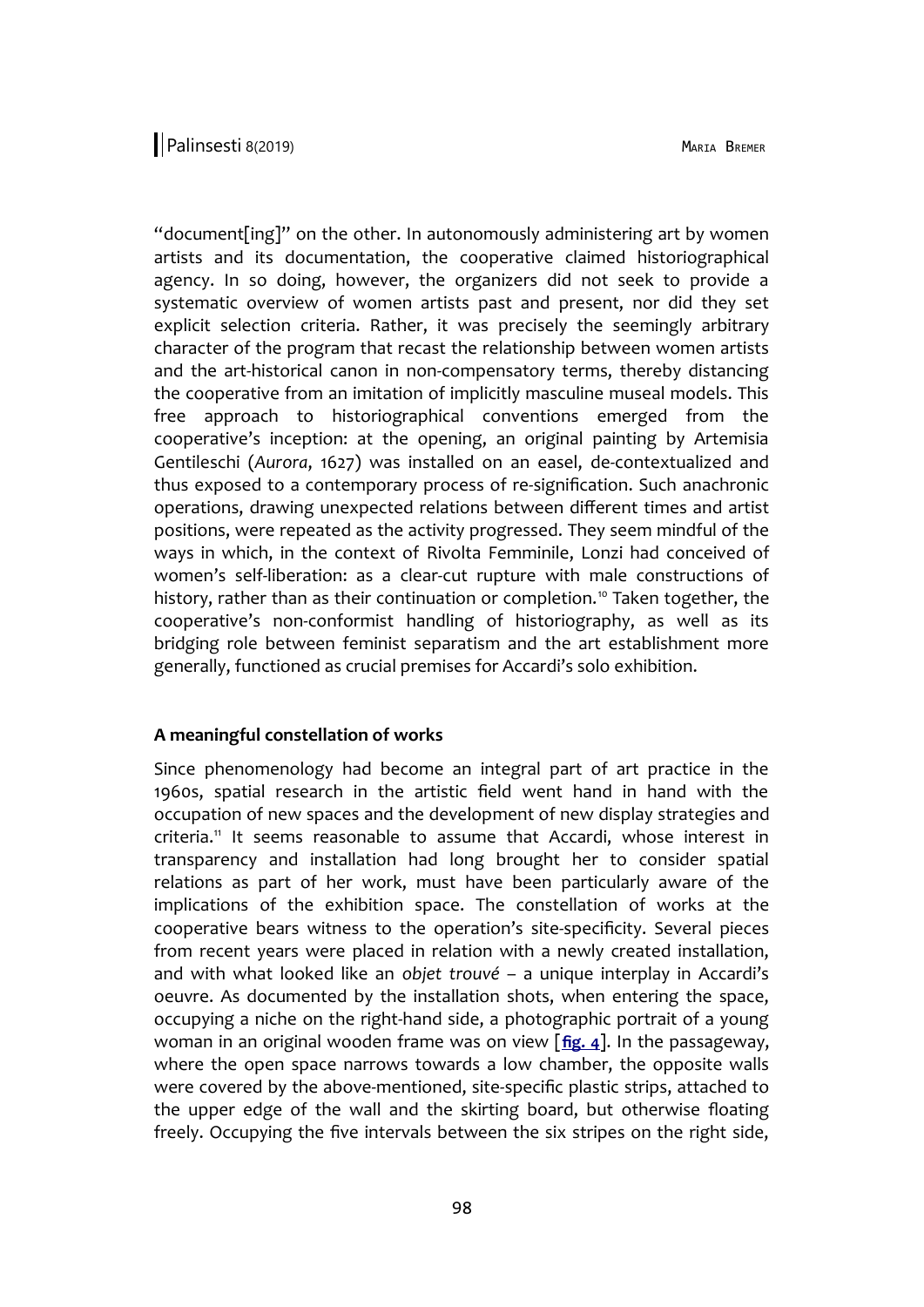nineteen historical photographs of another female figure were pinned to the wall [**[fig. 5](http://www.palinsesti.net/index.php/Palinsesti/article/downloadSuppFile/137/506)**]. Elsewhere, Accardi would title this photographically documented body of work *Origine (Origin)*, like the exhibition itself.<sup>12</sup>

In addition, however, the press coverage provides information about the presence of other works. According to Sandra Orienti's review, "outdoors" "stood one of [Accardi's] 'tents"".<sup>13</sup> In the mid-1960s, Accardi had begun applying varnish to prefabricated transparent plastic film (first Perspex, then Sicofoil) and expanded painting into space. Her 1965-66 *Tenda (Tent)* and *Triplice Tenda (Triple Tent)*, 1969-71 are fragile environments bearing a domestic reference: mounted on a filigree Plexiglas structure, Sicofoil sheets painted with colorful, repetitive marks are shaped in various space-filling forms recalling tents. If Orienti's observation is correct, Accardi might have shown one of these works, or else a smaller prototype, temporarily placing it in the dead alley, as the cooperative did not have an inner courtyard.<sup>14</sup> While only Orienti mentions this piece, several reviewers speak of the presence, indoors, of other works, Accardi's *Trasparenti (Transparents)*: unpainted plastic strips stretched across wooden frames, forming minimalist reliefs. The artist had started this series of medium-format pieces in 1974, experimenting with a sculptural handling of plastic film on a surface, interwoven into geometric patterns. Although only the work *Trasparente (Transparent)*, 1975, is documented in the archive of the cooperative (yet the picture is unlikely an installation shot) [[fig. 6](http://www.palinsesti.net/index.php/Palinsesti/article/downloadSuppFile/137/507)], Maria Torrente speaks in the plural,<sup>15</sup> Orienti mentions "a group of works",<sup>16</sup> Franca Zoccoli "two or three examples".<sup>17</sup> A review in the magazine *Saman* gives a more precise indication: when entering the space, three such stretcher frames wrapped in transparent plastic strips could be seen on the left wall; a further one was installed on the opposite wall, next to the niche.<sup>18</sup>

These contemporary sources reveal that the exhibition consolidated one strand of Accardi's practice in particular, the use of transparent plastic, as representative of her artistic career [**[fig. 7](http://www.palinsesti.net/index.php/Palinsesti/article/downloadSuppFile/137/508)**]. As typical of a retrospective, the selected works seemingly testified to past developments, conveying a sense of meaningful unity. In her coherent staging, the handling of flatness and space, of (possibly) color, and historical photographs also marked relevant formal variations. The attempt to outline a certain artistic trajectory was reflected in the exhibition reviews. Critics commented on the stylistic development condensed in the show: Orienti notes that the plastic material references previous phases of Accardi's oeuvre, but the transparent weavings in the wedge frames would now prioritize, after experiments with color, a play with air and light and thus give her body of work a new twist.<sup>19</sup> Zoccoli and Torrente, too, emphasize the progressive emancipation from color, concluding that the exhibited corpus appeared familiar and new at once.<sup>20</sup> Such a formal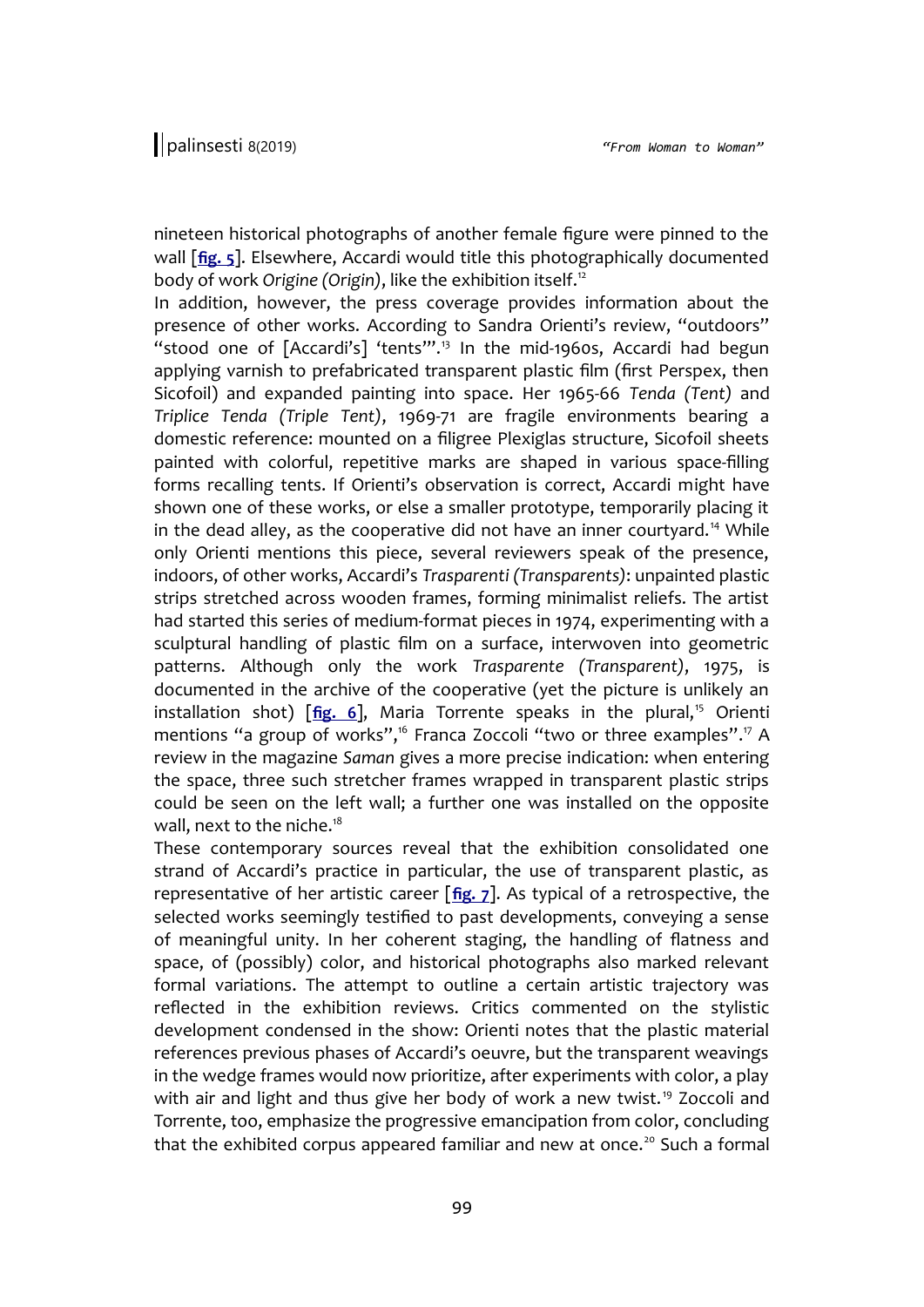reading followed art historical conventions and the idea of a linear development expressing itself in stylistic innovations. Although Accardi's exhibition allowed for such an interpretation at first glance, it was ultimately a subversion of it. Instead of following the chronology of a catalogue raisonné, the artist's selection and placement of the exhibits prioritized formal and material affinities to generate a distinctive force field between the works. Paired with the contemporary Sicofoil, a material drawn from the technoworld, the fading photographs stood out as all the more historical, as did the portrait in its original frame, an uncanny relic from the 19<sup>th</sup> century. Qua iconicity and indexicality, analogue photography unmistakably locates itself in the past, and the uniqueness of the lived moment it records enters into a tension with the present.<sup>21</sup> The contrast between contemporary and historical points in time, indexed by the materiality of Sicofoil, on the one hand, and analogue photography, on the other, destabilized the idea of linear evolution within the show.

## **Genealogy of woman**

According to Foucault, following Nietzsche, genealogy can become an investigative method that tears past and present out of their order, thus breaking with the idea of a unity of history.<sup>22</sup> Instead of reconstructing the "historical beginnings", genealogy casts an original scenario for a specific, contemporary emergence. In so doing, it does not write history in the absolute sense, but – in a speculative way – it focuses on a specific *pre*history. Genealogy, as a Foucauldian method, links a specific manifestation in the present ("birth") with its possible origin ("descent") in the past, revealing the contingency of seemingly natural categories.<sup>23</sup> It was not in the textual format of cultural analysis, but through the expography of her solo exhibition that Accardi similarly tore the retrospective mode out of its linear course, and turned it into a genealogical one. The artist countered the idea of inevitable lines of advance, contrasting a developmental concept of history with a *genealogical prehistory* of her position in the present.

In the work *Origine*, specially conceived for the exhibition, the timing of materials and media literally embodied a generational sequence, at once thematizing "descent" in an iconic way. The nineteen black and white photographs installed vertically between the transparent stripes depict a young woman in the 1910-20s, captured in various contexts, including the city of Rome [**[fig. 5](http://www.palinsesti.net/index.php/Palinsesti/article/downloadSuppFile/137/506)**]. For the most part, the woman is alone in the picture; only once does she appear with her lover, and with her newborn daughter. Taken from a family album, the photographs recall cultural techniques of storing life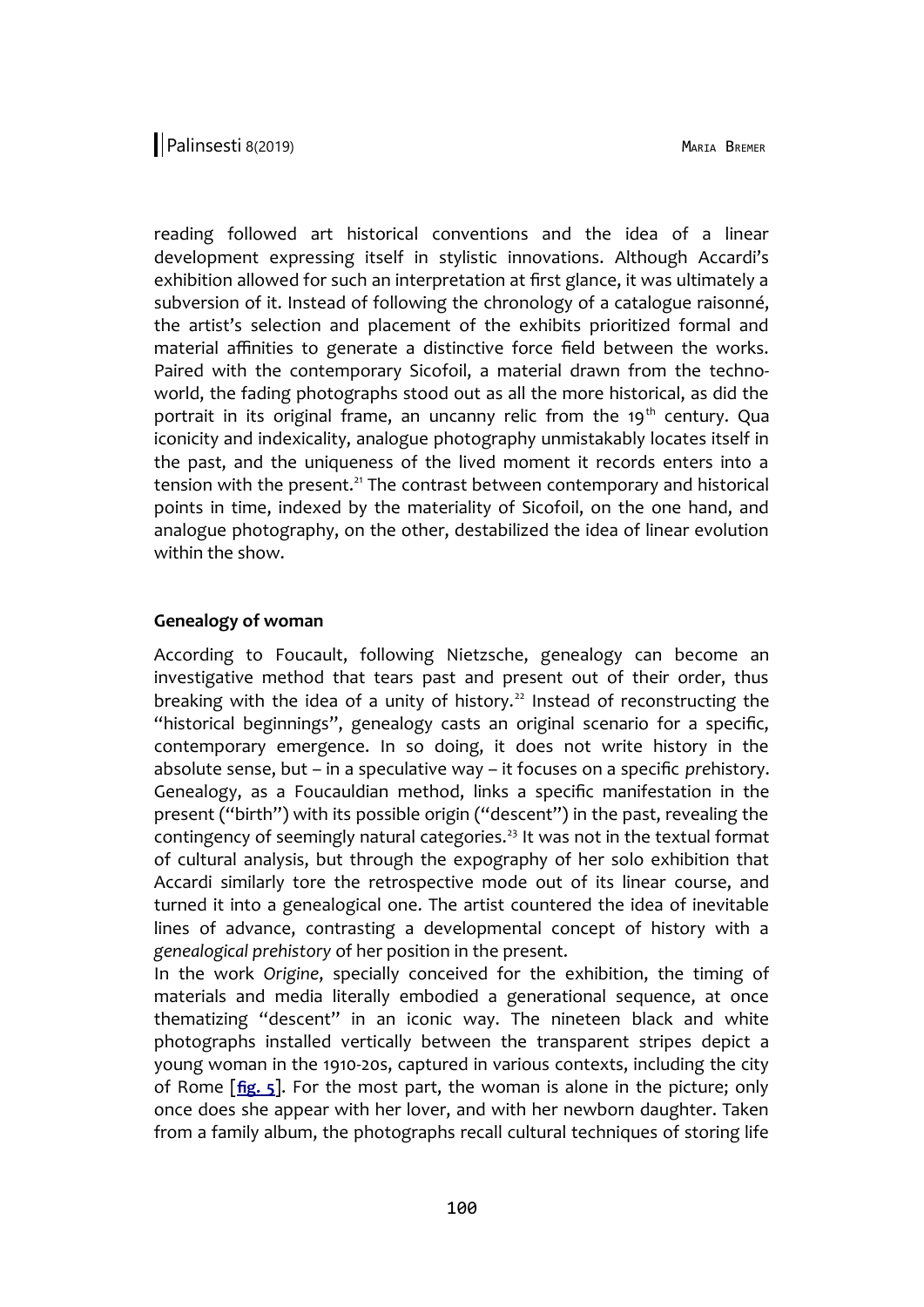in time and, with their hanging, a vertical logic of filiation. Isolated in the niche, the *objet trouvé* holds an even older photograph of another young woman [**[fig. 4](http://www.palinsesti.net/index.php/Palinsesti/article/downloadSuppFile/137/505)**]. While in the 1970s numerous artists explored autobiography through the hybrid genre of text-photo narratives (récit-photo),<sup>24</sup> Accardi's lapidary use of found photographs, without any captions, seems anti-narrative in comparison. And yet, as a visual memory of past time, the photographs' reality effects evoked, in the context of the exhibition, a scenario of Accardi's biological origin.

In the second half of the 1960s, in the aftermath of her separation from artist Antonio Sanfilippo, Accardi had already publicly addressed the context in which she was born. In an interview with Lonzi, later published in the critic's book Autoritratto in 1969,<sup>25</sup> Accardi reflected on her mother and grandmother, describing their failure to cope with the financial dependence and psychological oppression that patriarchal upbringing and marriage in a Sicilian upper-class family had meant to them. While the grandmother fell ill and died prematurely, Accardi's mother, in her own narrative, failed to build an independent existence from her financial privilege.<sup>26</sup> As Lonzi's diary *Taci, anzi parla* suggests, the engagement with female reference figures represented, in the context of *autocoscienza*, a crucial discussion topic, supported by the collective analysis of private family photographs.<sup>27</sup> It seems plausible, then, that Accardi had discussed the photographs during these encounters. Moreover, in the Milan group of Rivolta Femminile, the photographer Jacqueline Vodoz had portrayed her grandmother to explore female family ties, a private photographic project with which Accardi was familiar. In fact, in a critical comment on the exhibition *Origine*, which seems to eschew an indepth engagement, Lonzi accuses former friend Accardi of having adopted Vodoz's idea and capitalized on it in the art world. $^{28}$ 

That the unusually iconic operation was indeed anchored in a context of "elaboration and analysis" emerges from a statement Accardi wrote on Origine in 1976.<sup>29</sup> Although she intended her text to be clearly separated from the work, she subsequently proceeded to publish it in a condensed version.<sup>30</sup> The unpublished part of the note interestingly discloses the *objet trouvé* as a portrait of her great-grandmother (and not her grandmother, as Lonzi and others had erroneously assumed), and the protagonist of the remaining photographs as her mother. The passage summarizes the reasons that led Accardi to this, albeit fragmentary, matrilineal exhibition of her family genealogy, bundling her tentative approach to the subject matter into five different moments, and providing information about her preoccupation with psychoanalysis, especially Luce Irigaray's writings popular in feminist circles at the time: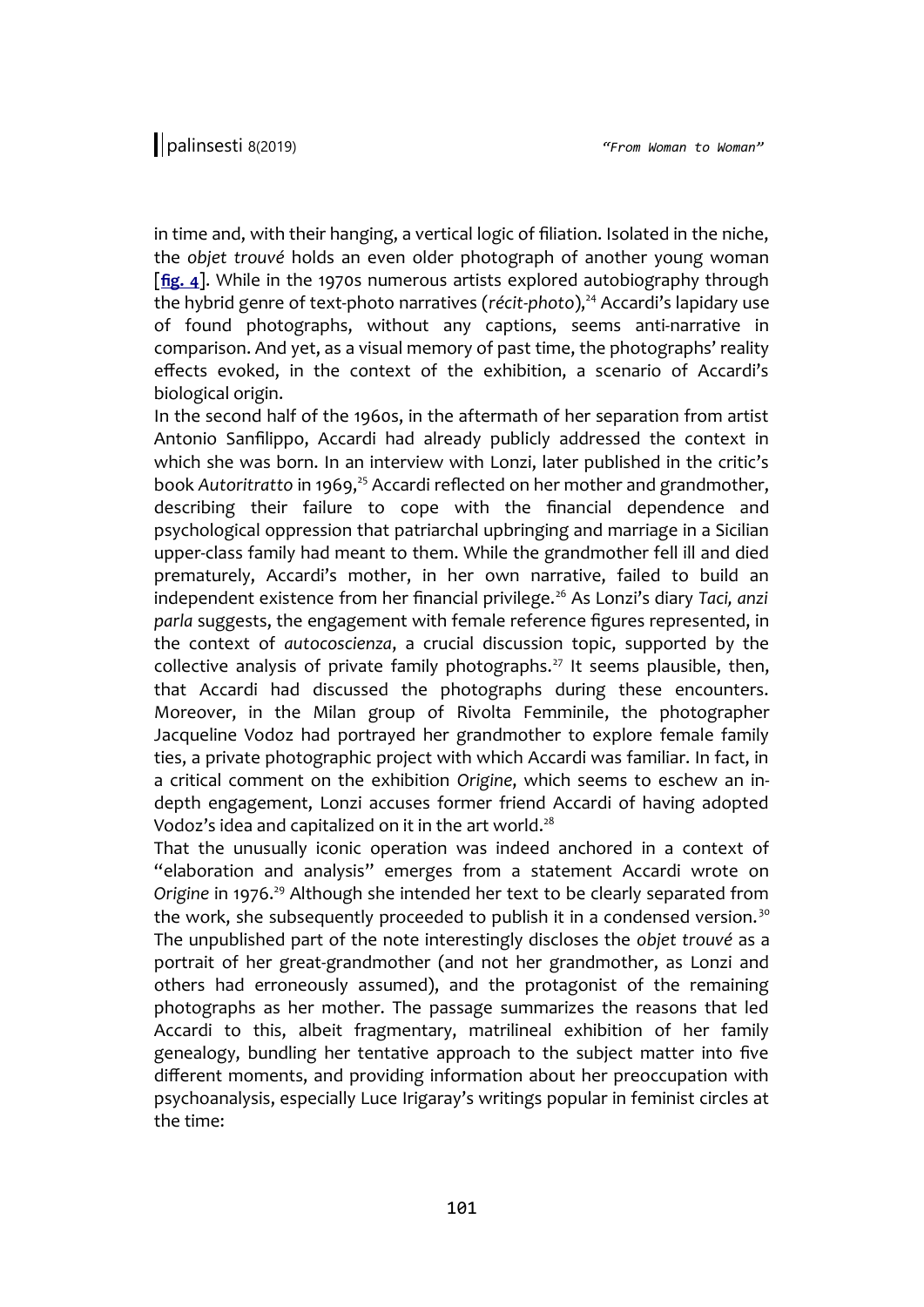1) moment in which the initial falling in love of the boy and the girl for the mother are equal (Luce Irigar[a]y). Photography is therefore used not within the sphere of memory but as a testimony of a pre-oedipal love.

2) moment just before the assumption of the traditional role (only one photo is with my father).

3) moment of continuity (origin) from woman to woman (me in my mother's arms).

4) moment that alludes to the person: my mother's inherent solitude in the field, solitude that can hypothetically give way to the aspiration (suffocated but evoked by her during her life) towards a personal realization.

5) underlining the theme of individuality is the moment of origin from person to person.

Wish, utopia, hypothesis?

An evocative moment, perhaps simpler than this writing.

The photo of my great-grandmother is a testimony to my predilection for her image and her history.<sup>31</sup>

Accardi's matrilineal succession of generations, as the artist suggests, activates the photographs less as carriers of private memory and much more as potentially revealing symptoms of a separate subject position for women, whose millenary reduction to that of men Irigaray had powerfully unveiled.<sup>32</sup> Thus selected and arranged, the photographs locate the woman-figure, on the one hand, in her traditional position of "speculum" of man in Irigaray's terms, even as they capture, on the other hand, her inherent potential of selfliberation.<sup>33</sup> In its double meaning of biological creativity and self-realization, motherhood becomes, in Accardi's take, the locus of origin of female individuality, effecting, through relationships "from woman to woman", a continuity indifferent to the history of man.<sup>34</sup>

The broader dimension of Accardi's *genealogical prehistory* was immediately apparent to some reviewers. According to Zoccoli, *Origine* thematizes the "female excess": "Carla Accardi sets out in search of herself, she follows the course of the neglected female excess and calls her suggestion 'origin', almost a longed-for restoration of matrilinearity".<sup>35</sup> Torrente defined the installation as a "space of light and [...] memory, in which the flow of unconscious evocation produces an absolute and 'non-dialogical' female dimension", in which the mother appears as "a creature depersonalized in a role, charged with all denied meanings".<sup>36</sup> The historical photographs elicited a generationspanning resonance, gaining contemporary significance in the eyes of the beholders. In so doing, Accardi's "non-dialogical" staging of the female individual in the space of the cooperative connected past and present, private and political dimensions of the trope of woman's creative power.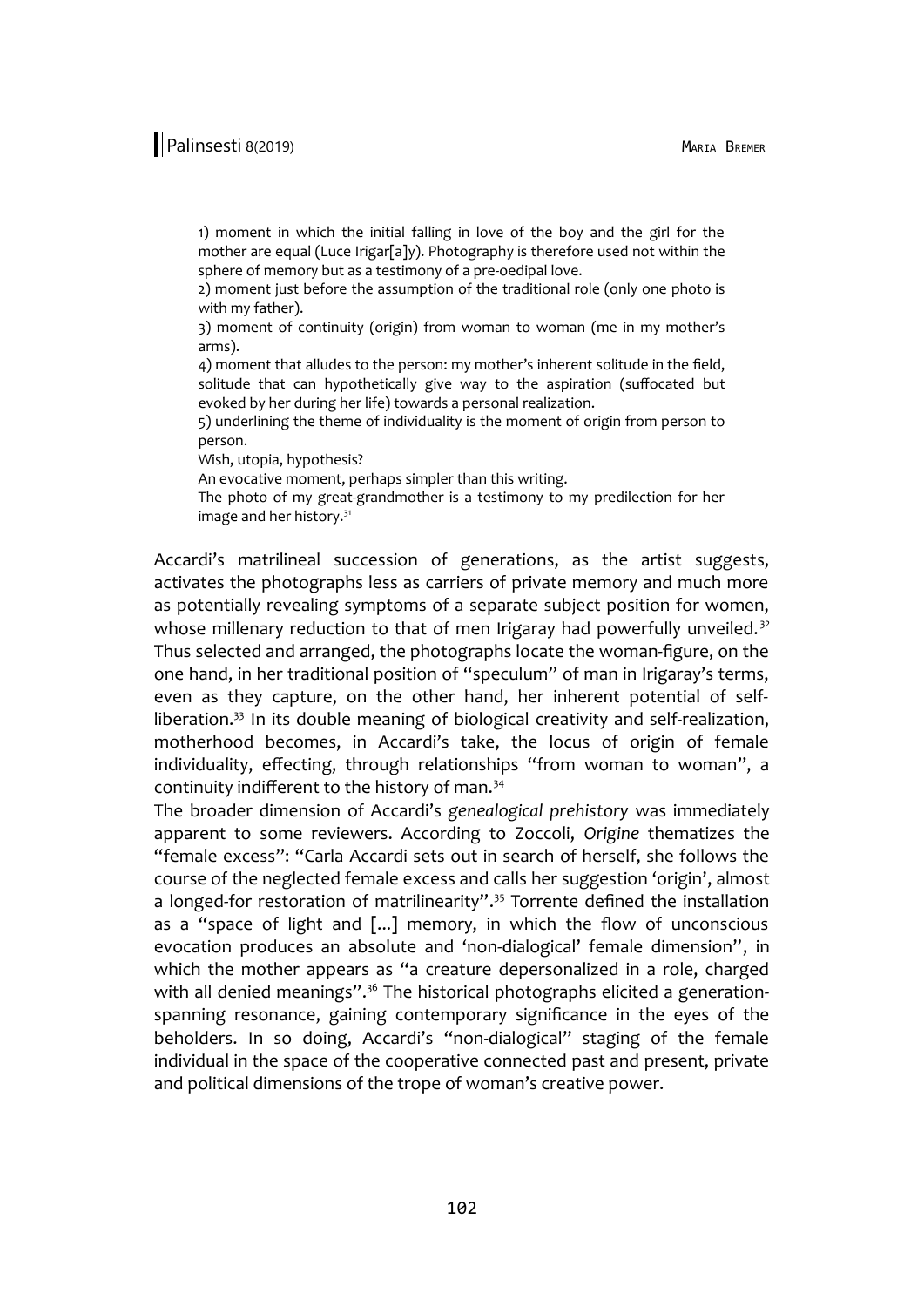## **Genealogy of a practice**

Returning to Foucault, in order to visualize a specific history genealogically, we would have to arrange it through a *montage*, a construction that allows us to perceive it through alienation and distancing on the one hand, and pathos and affect on the other. Similarly, in the published part of her comment on *Origine*, Accardi stresses the importance of translating "all those motives and contents, which [she] lived […] in the elaboration and analysis of the conscious and unconscious mother-daughter relationship", to the "sphere of visual language". By these means, creating a work that "rejects drama", Accardi speaks about attaining "rest", "a break to find detachment and breath". <sup>37</sup> The stringently minimalist execution of the site-specific installation was instrumental in positioning Accardi, not least importantly, with respect to a particular artistic temporality. As early as 1966, the artist had noted that belonging to a "middle" generation of artists (with respect to the conceptualist neo-avant-garde) gave her the opportunity to de-vulgarize the idea of artistic maturity and to rethink it beyond male-coded power gestures on the one hand, or figures of retreat on the other. To this end, she sought to relieve her art of all those meanings, iconographies, and mythologies that generally inform the approach of the young, at once opening her work up to the unforeseen, by taking an interest in the concerns of younger generations.<sup>38</sup> Within the exhibition at the cooperative, Accardi's strikingly representational operation, legitimized by the contemporary conceptualist trend of photo-text installations, $39$  remained firmly embedded in her experimentation with Sicofoil, a terrain she had long been exploring and convincingly navigating. Accardi's use of transparent plastic "authenticates" her exceptional use of photography. At the same time, the iconic subject of the installation suggests that its underlying concerns could be expanded to the whole constellation of works gathered at the cooperative. Seen in this light, the exhibition *Origine* corroborates the claim, reinforced by recent scholarship on Accardi's work of the 1960s and 1970s, that she conducted her feminist quest for self-liberation precisely through her formalist artistic practice.

The capacity of Accardi's practice to gain significance both in relation to, on the one hand, "the history of art", "the 'ordered' space of Culture", and, on the other hand, the "history of female survival", "the incongruous space of [...] incommensurable difference" had been publicly acclaimed by feminist critic (Sauzeau) Boetti shortly prior to *Origine*'s opening.<sup>40</sup> In an article published in *Data* in April 1976, the critic focused on significant works from the artist's long career, suggesting a novel reading. Among her selection, *Triplice tenda* and *Trasparenti*, formally aligned with neo-avant-gardist tendencies such as environment, new painting or conceptualism, are highlighted as examples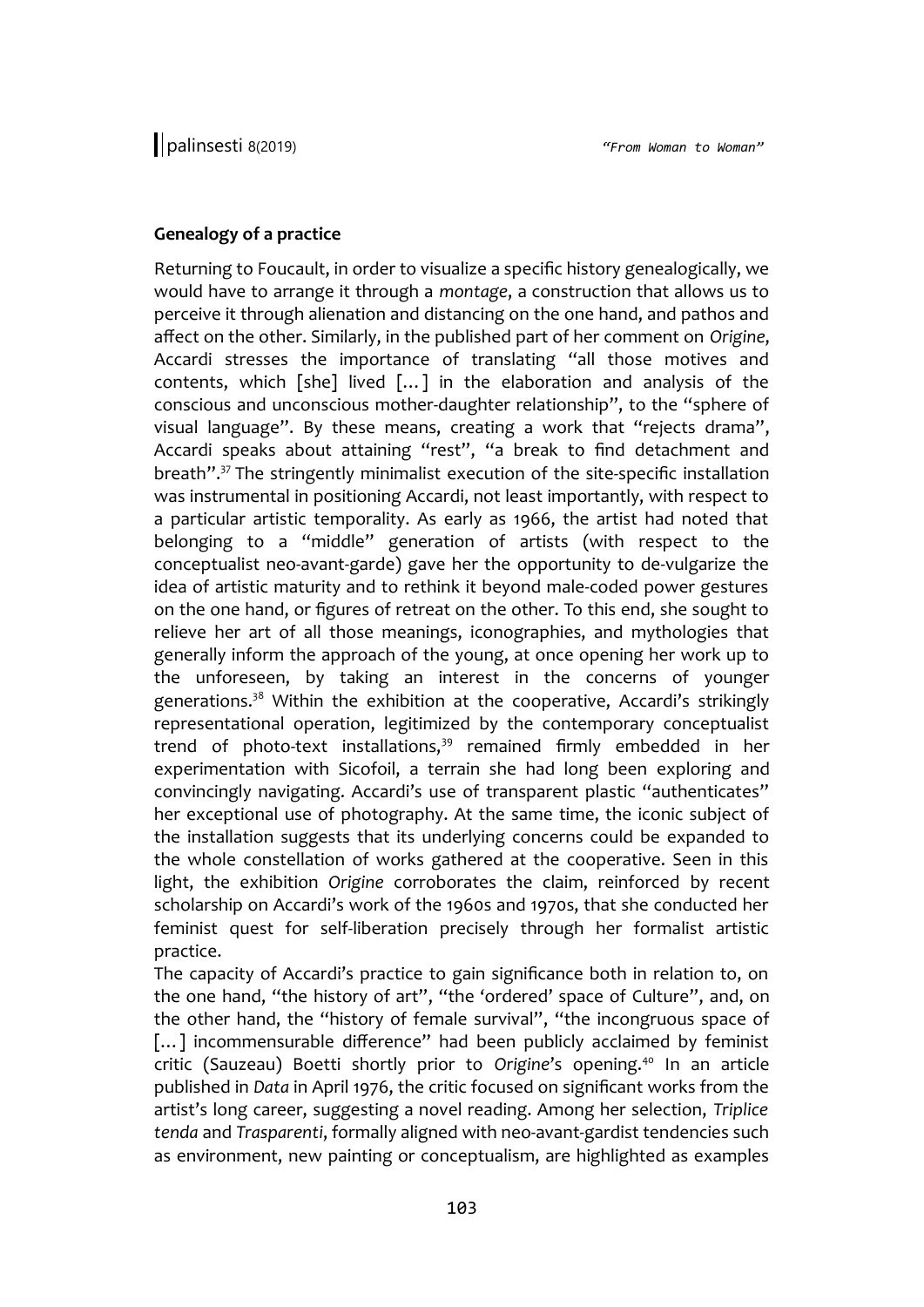of the "female symbolic" that the critic was theorizing at the time. While, for Sauzeau Boetti, the tent materialized, through color, form and format, female pleasure and a corporeal sense of embrace, the minimalist interweaving of contemporary plastics in *Trasparenti* stood in relation to ancestral women's work, seemingly remediating a textile technique.

On the occasion of Accardi's self-curated exhibition, rather than subscribing to a univocal reading, the artist's choice to place the installation *Origine* in a constellation of works including *Trasparenti* and (possibly) *Tenda* emphasized the various contexts of signification in which her practice could be made to function. Re-contextualized within the all-women space of the cooperative, bridging feminist separatism and the art establishment, the anti-monumental and anti-hierarchical character of the materially resonant exhibits, along with their references to domesticity, separateness, and the storing of lived time, stood out more starkly. Neither did Accardi disassociate her origin as an individual from her origin as a woman, nor, as an established female artist, did she situate her practice in isolation from the gender and generational codes structuring the art field. In accordance with the exhibition site, Accardi's use of genealogy powerfully enforced the cooperative's experimenting with nonlinear historiographies *without fathers*. Instead of accounting for a linear development, Accardi turned the progressive linearity conventionally grounding retrospectives into a genealogical investigation which encompassed private, political, and artistic dimensions, presenting them as inextricably connected. Reconsidering the exhibition *Origine* as a whole thus allows us to reassess Accardi's public self-positioning in the mid-1970s.

This reconsideration appears urgent not least in light of *Origine*'s subsequent exhibition history. About thirty years later, in 2007, when Accardi was invited by Mario de Candia and Patrizia Ferri to the Centro di documentazione della ricerca artistica contemporanea "Luigi di Sarro", in Rome, to contribute a rarely presented work to the exhibition series *Cose quasi mai viste (Things almost never seen before)*, the choice fell on the installation *Origine* [**[fig. 8](http://www.palinsesti.net/index.php/Palinsesti/article/downloadSuppFile/137/509)**]. <sup>41</sup> In the meantime, the artist had repeatedly distanced herself from her feminist commitment.<sup>42</sup> According to her studio assistant Francesco Impellizzeri, the original Sicofoil strips had been reused for other works, but he could identify the photographs thanks to the holes left by the drawing pins. $43$  It was challenging to reconstruct the piece's proportions and gaps, which in 1976 were designed site-specifically. For the re-installation, only one of the two wall hangings was retained and reproduced in acetate instead of Sicofoil. Accardi increased the number of photographs from 19 to 20, now arranging them vertically in two rows of four and four rows of three, omitting some of the originals, and adding photographs of herself in the 1950s to form the last two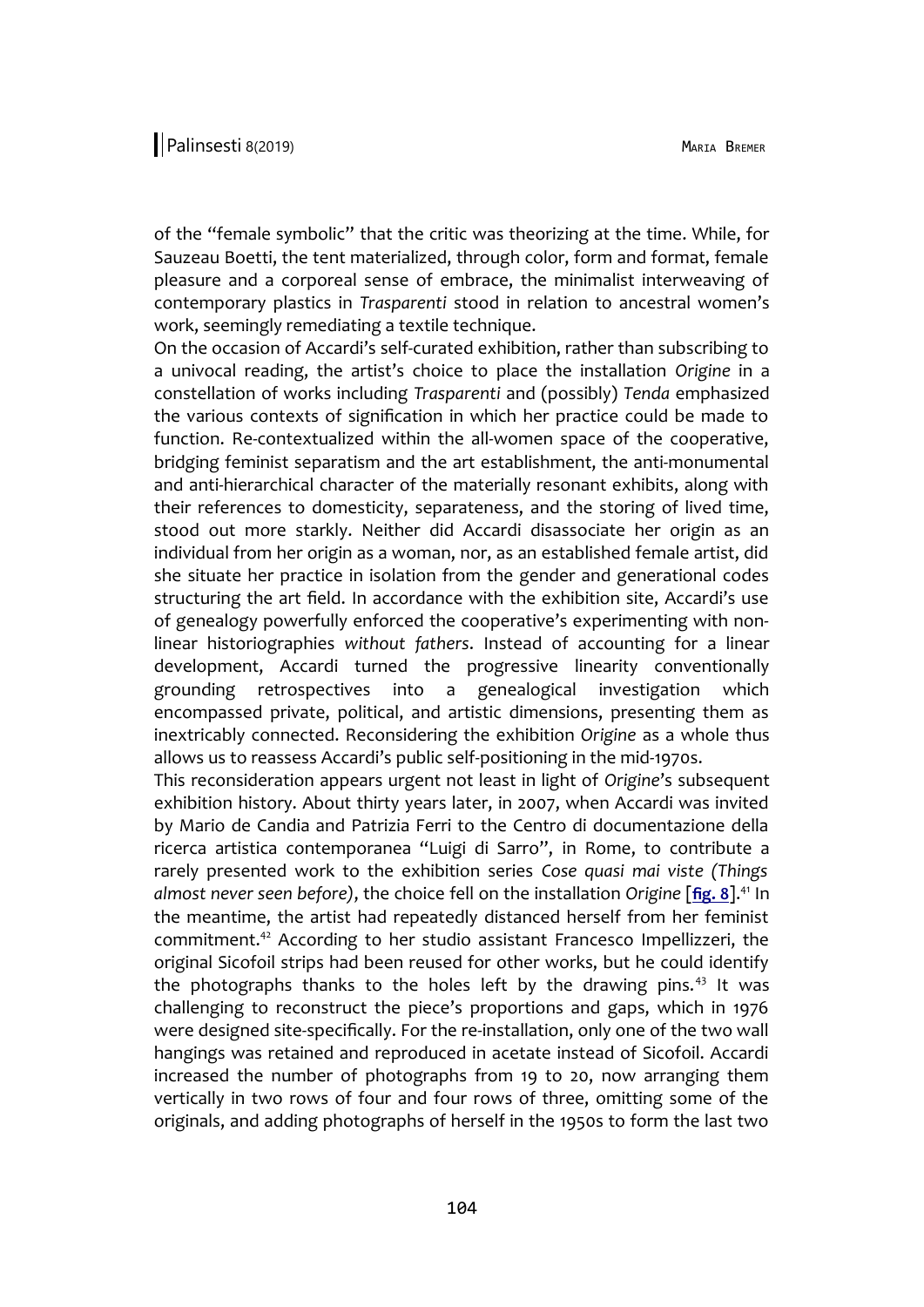rows. Unlike in 1976, when it hung in a separate niche, the portrait of the great-grandmother now appeared on the adjacent wall and in the immediate vicinity of the installation. In this substantially altered configuration authorized by the artist – or even further modified – the work continues to be exhibited as Accardi's *Origine* (1976) 2007.<sup>44</sup> As an anachronic object, it now conflates the temporality of the 1970s with that of its re-staging.<sup>45</sup>

Yet, as Beatrice von Bismarck notes with respect to the diverse media and cultural practices taking part in the historicization of exhibitions, "each new exhibition situation or re-installation creates altered relations, in turn influencing the meanings of the individual elements as well as those of the exhibition as a whole". <sup>46</sup> Accordingly, the re-installation of *Origine* participates in the historicization of Accardi's position, taking an influential stance. Staging *Origine* as an autonomous, self-referential work minimizes the significance of the 1976 exhibition, curated by Accardi in the all-women cooperative she had co-founded, in which the installation was originally embedded. The reinstallation removes the work from the historical and situational context in which it was first realized, and therefore retrospectively separates the private genealogy on display from its former political investment. In this way, it constructs a scenario of origin that appears to have diminished its potential significance for the present.<sup>47</sup> In re-directing the historiographic attention to the 1976 exhibition, my reading of *Origine* instead aimed to emphasize, along with the work's initial contextual ties, the forceful claim Accardi embraced in those years: to "bring [her] political and artistic interests together". 48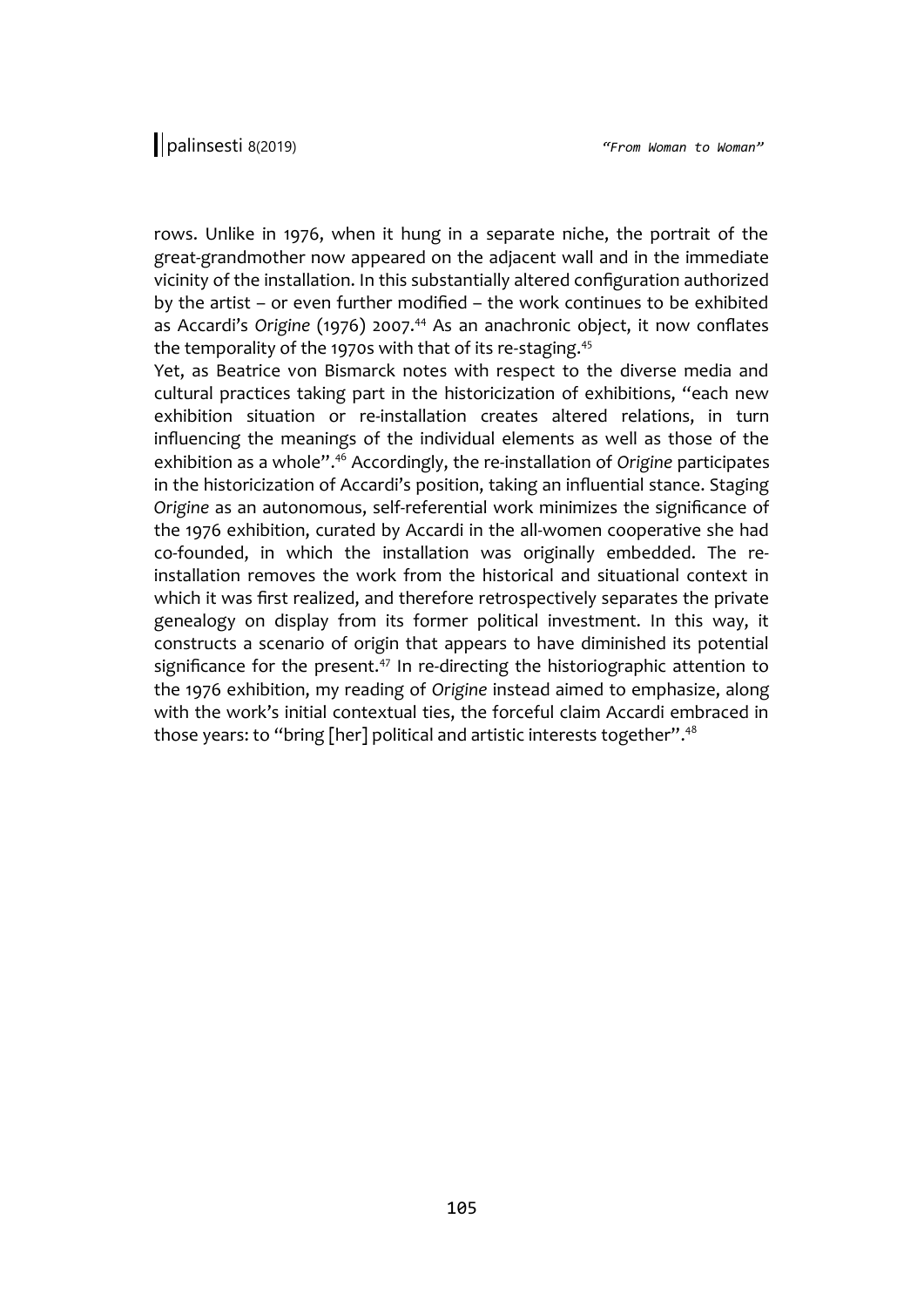#### **PLATES**

1 Carla Accardi, *Origine* at Cooperativa Beato Angelico, Rome, 1976, installation view, photo. Fondo Suzanne Santoro, Archivia, Casa Internazionale delle Donne, Rome.

2 Carla Accardi in front of her work *Origine* at Cooperativa Beato Angelico (detail), 1976, photo. Archivio Accardi Sanfilippo, Rome.

3 Cooperativa Beato Angelico's declaration of intent, printed paper, 1976. Fondo Suzanne Santoro, Archivia, Casa Internazionale delle Donne, Rome.

4 Carlo Accardi, *Origine* at Cooperativa Beato Angelico (detail), 1976, photo. Archivio Accardi Sanfilippo, Rome.

5 Carlo Accardi, *Origine* at Cooperativa Beato Angelico (detail), 1976, photo. Archivio Accardi Sanfilippo, Rome.

6 Carla Accardi, *Trasparente*, 1975, sicofoil on wood, 130 x 90 cm, collection from the artist, Rome. Photo from Fondo Suzanne Santoro, Archivia, Casa Internazionale delle Donne, Rome.

7 Luca Longagnani, Axonometric rendering of Carla Accardi's exhibition *Origine* at Via Beato Angelico 18 in Rome, 2020, rendering created specifically for this article.

8 Carla Accardi, *Origine* (1976) re-installation at *Cose quasi mai viste Origine* (Things almost never seen before)(detail), 2007, photo. Centro di documentazione della ricerca artistica contemporanea "Luigi di Sarro", Rome.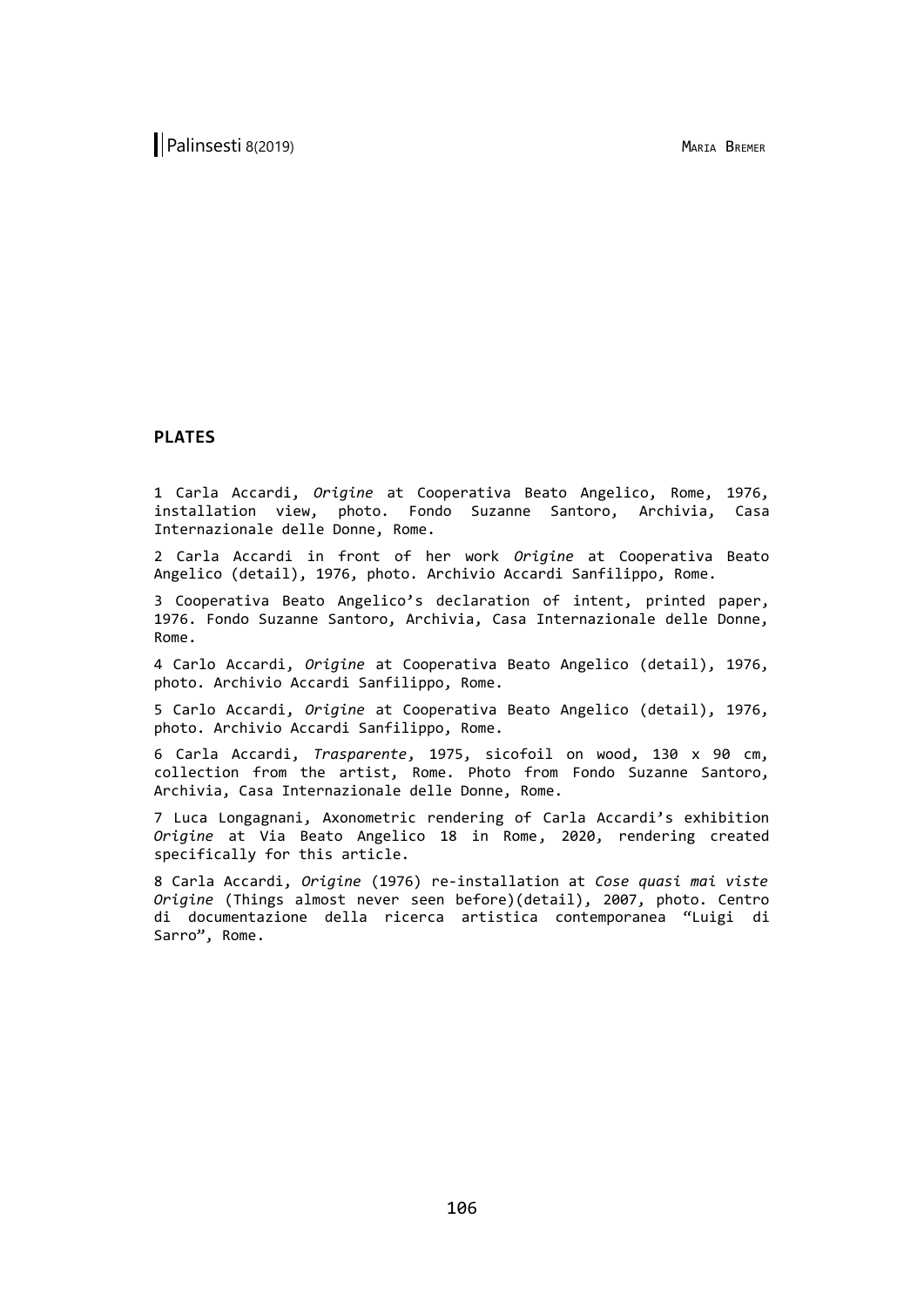The research leading to this article was undertaken in the framework of my postdoctoral position at the Bibliotheca Hertziana – Max Planck Institute for Art History (project number BH-P-18-26). I wish to particularly thank my colleagues of the "Rome Contemporary" research initiative for the productive exchange on Carla Accardi's practice. Advice given by Francesco Impellizzeri and Laura Iamurri has been crucial for the retrieval and contextualization of relevant sources. All translations from Italian are by the author. See the photographs in "Cooperativa Beato Angelico", Fasc. 11, Serie 4, Fondo Suzanne Santoro, Archiva, Casa Internazionale delle Donne, Rome; Archivio Accardi Sanfilippo, Rome; Folder "Carla Accardi", Archivio Bioiconografico della Galleria Nazionale d'Arte Moderna e Contemporanea, Rome.

1

- Giovanna Zapperi, "Carla Accardi: le temps du travail et les gestes de la vie", in *Les mots de la pratique. Dits et écrits d'artistes*, edited by Christophe Viart (Marseille: Le Mot et le reste, 2018), 177-190; Laura Iamurri, "Una cosa ovvia. Carla Accardi, 'Tenda,' 1965-66", *L'Uomo nero*, no. 13 (December 2016): 150- 165; Teresa Kittler, "Living Differently, Seeing Differently. Carla Accardi's Temporary Structures (1965-1972)", *Oxford Art Journal, Special Issue Feminist Domesticities* 40, no. 1 (2017): 85-107; Leslie Cozzi, "Spaces of Self-Consciousness: Carla Accardi's Environments and the Rise of Italian Feminism", *Women & Performance: a Journal of Feminist Theory* 21, no. 1 (March 2011): 67-88.
- <sup>3</sup> Giorgia Gastaldon, "Carla Accardi, nelle parole di chi?", in *Carla Accardi: Contesti*. Curated by Maria Grazia Messina, Anna Maria Montaldo (Milano, Museo del Novecento, 2020). Exh. cat., edited by Giorgia Gastaldon, Maria Grazia Messina, Anna Maria Montaldo (Milan: Electa, 2020), 166-183.
- <sup>4</sup> Carla Accardi, in *Écrits, voix d'Italie*, edited

by Michèle Causse, Maryvonne Lapouge (Paris: Éditions des Femmes, 1977), 376-95; Carla Accardi, "La Fragilità, la Ripetizione, l'Autenticità… (Nota sul mio lavoro)", in *Il complesso di Michelangelo. Ricerca sul contributo dato dalla donna all'arte italiana del Novecento*, edited by Simon Weller (Pollenza, Macerata: La Nuova Foglio, 1976), 156; Carla Accardi, in Anne Marie Boetti, "Lo specchio ardente", *Data,* September-October 1975, 50-55; Carla Accardi, "Discorsi. Carla Lonzi e Carla Accardi", interview with Carla Lonzi, *Marcatré*, June 1966, 193-97.

- Katia Almerini, "The Cooperativa Beato Angelico: A feminist art space in Rome", in *Feminism and Art in Postwar Italy. The Legacy of Carla Lonzi*, edited by Francesco Ventrella and Giovanna Zapperi (London: Bloomsbury, 2020), 209-29; Katia Almerini, "Women's Art Spaces. Two Mediterranean Case Studies", in *All-Women Art Spaces in Europe in the Long 1970s. Value, Art, Politics*, edited by Agata Jakubowska, Katy Deepwell (Liverpool: Liverpool University Press, 2018), 189-208; Marta Seravalli, *Arte e femminismo a Roma negli anni settanta* (Rome: Biblink editori, 2013); Leslie Cozzi, "Protagonismo e non: Mirella Bentivoglio, Carla Accardi, Carla Lonzi, and the Art of Italian Feminism in the 1960s and 1970s", PhD diss. (University of Virginia, 2012), 164-99; Katia Almerini, "Arte e femminismo nell'Italia degli anni settanta: il caso della cooperativa Beato Angelico", MA diss. (Università degli studi di Roma Tre, 2007-2008).
- <sup>6</sup> Anna Rita Calabrò, Laura Grasso, *Dal movimento femminista al femminismo diffuso: storie e percorsi a Milano dagli anni sessanta agli anni ottanta* (Milan: Franco Angeli, 2004); Robert Lumley, *States of Emergency. Cultures of Revolt in Italy from 1968 to 1978* (London: Verso, 1990).
- <sup>7</sup> Giovanna Zapperi, *Carla Lonzi: un'arte della vita* (Rome: DeriveApprodi, 2017), 157-188; Laura Iamurri, *Un margine che sfugge: Carla*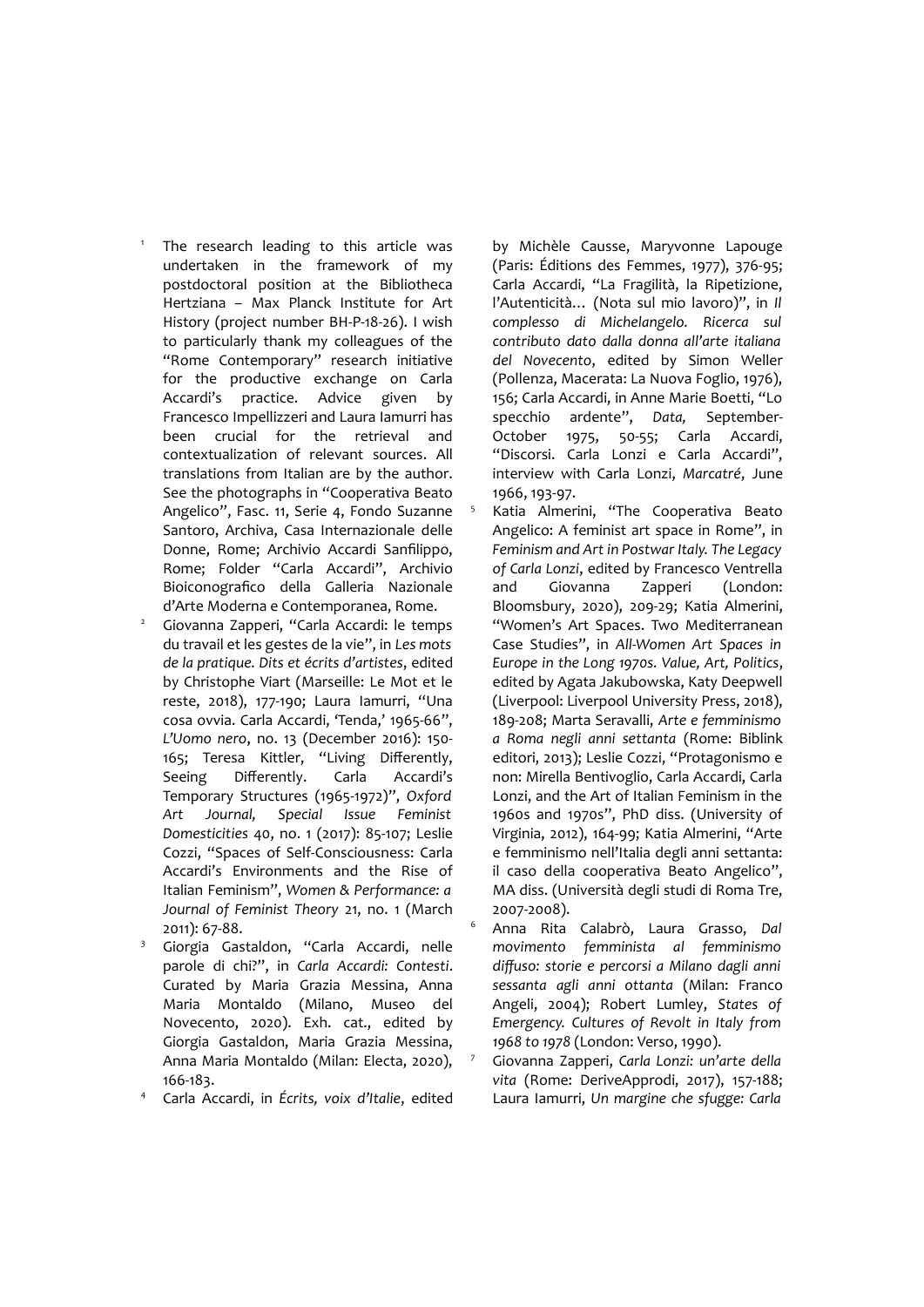*Lonzi e l'arte in Italia, 1955*-*1970* (Macerata: Quodlibet, 2016), 146-166.

- 8 Santoro and Colucci participated in the Roman group of Rivolta Femminile. Carabba was among the founders of the Libreria delle donne in Milan, where she was active in Rivolta Femminile and, together with Truppi, in the Cherubini collective among others. Oursler had taken part in the Black Panther Movement before moving to Rome from the United States (see Almerini, "Women's Art Spaces").
- 9 Invitation card "Cooperativa Beato Angelico", Fasc. 11, Serie 4, Fondo Suzanne Santoro, Archiva, Casa Internazionale delle Donne, Rome: "La cooperativa nasce con il proposito di presentare il lavoro di donne artiste che operano e hanno operato nel campo delle arti visive. A fianco di tale attività la cooperativa si propone di studiare, raccogliere e documentare tale lavoro e sarà quindi grata a chiunque vorrà aiutare in questo senso facendo pervenire materiali, libri, fotografie".
- <sup>10</sup> Zapperi, *Carla Lonzi*, 119-56.
- <sup>11</sup> For an overview of the Italian exhibitionary landscape see Alessandra Troncone, *La smaterializzazione dell'arte in Italia 1967-1973* (Milan: Postmedia, 2014).
- $12$  Carla Accardi, "'Origine' (1976)", typewritten statement, Archivio Accardi Sanfilippo, Rome.
- <sup>13</sup> Sandra Orienti, "Accardi", *Il Popolo,* June 11, 1976: "[A]ll'aperto ha posto una delle sue 'tende', svirgolata sulle pareti di plastica translucida di colori brillanti che generano all'interno un dinamico flusso di luci rifrante" ("[O]utdoors she has placed one of her 'tents', their translucent plastic walls marked with bright colors that generate a dynamic flow of reflected light inside").
- <sup>14</sup> According to Suzanne Santoro there was no backyard in the cooperative (conversation with the author, December 2, 2019). The exhibited piece could have been the simpler *Tenda (Tent)* (1965-66) or one of Accardi's

three *Tende miniature (Miniature tents)*, since the *Triplice tenda* would have been difficult to handle because of its size and weight (see Kittler, "Living Differently, Seeing Differently").

- <sup>15</sup> Maria Torrente, "Da una galleria all'altra", *La Voce Repubblicana*, July 9, 1976: "[T]elai" ("[F]rames").
- <sup>16</sup> Orienti, "Accardi": "[U]n gruppo di opere".
- <sup>17</sup> Franca Zoccoli, "La contro mostra della Cooperativa", *Corriere Adriatico*, June 13, 1976: "[D]ue o tre esempi delle sue aeree tessiture, sostenute da telai di legno […]" ("[T]wo or three examples of her aerial weavings, supported by wooden frames  $[...]$ ").
- <sup>18</sup> Ida Giannelli, "La Cooperativa", *Saman*, May-June 1976, p. n. n.
- <sup>19</sup> Orienti, "Accardi".
- <sup>20</sup> Zoccoli, "La contro mostra della Cooperativa"; Torrente, "Da una galleria all'altra".
- <sup>21</sup> Peter Geimer, "Leere und Aura. Der verlassene Schauplatz und das Werk der Imagination", *kritische berichte,* no. 3 (2018): 31-38.
- <sup>22</sup> Michel Foucault, "Nietzsche, la généalogie, l'histoire", in *Hommage à Jean Hyppolite*, edited by Suzanne Bachelard (Paris: P.U.F., 1971), 145-72.
- <sup>23</sup> Martin Saar, "Genealogische Kritik", in *Was ist Kritik?*, edited by Rahel Jaeggi, Tilo Wesche (Frankfurt am Main: Suhrkamp, 2009), 247-65; Sigrid Weigel, *Genea-Logik. Generation, Tradition und Evolution zwischen Kultur- und Naturwissenschaften* (Munich: Fink, 2006).
- <sup>24</sup> Magali Nachtergael, *Les mythologies individuelles: récit de soi et photographie au 20e siècle* (Amsterdam: Rodopi, 2012).
- <sup>25</sup> Carla Lonzi, *Autoritratto. Accardi, Alviani, Castellani, Consagra, Fabro, Fontana, Kounellis, Nigro, Paolini, Pascali, Rotella, Scarpitta, Turcato, Twombly* (Bari: De Donato, 1969).
- <sup>26</sup> Cozzi, "Protagonismo e non", 245-46.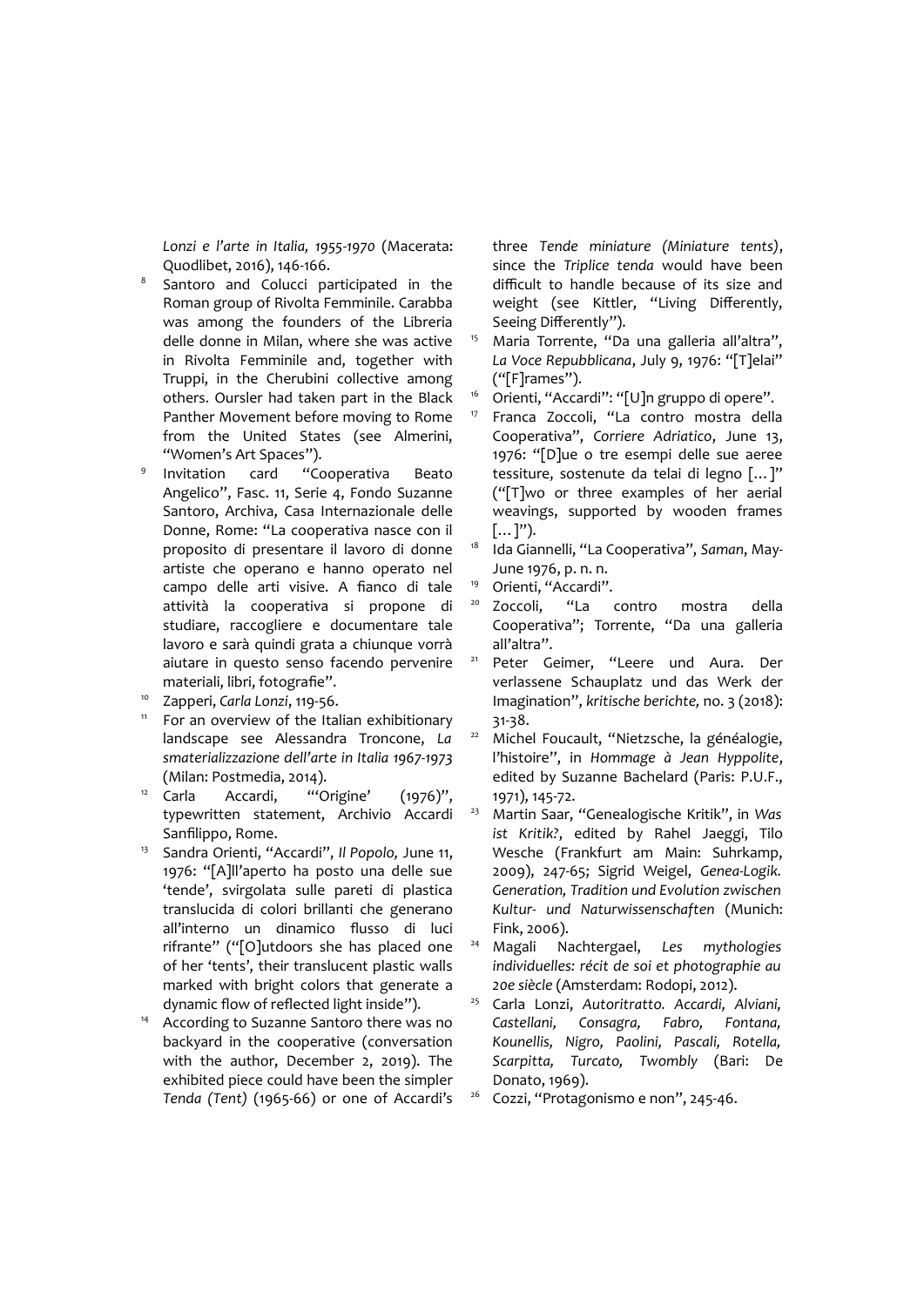<sup>27</sup> Carla Lonzi, *Taci, anzi parla. Diario di una femminista, volume primo 1972-1973* (Milan: et al, 2010), 385. Originally published in 1978.

- <sup>28</sup> Carla Lonzi, *Taci, anzi parla. Diario di una femminista, volume secondo 1974-1977* (Milan: et al, 2010), 1006-07: "[L]'altro ha sempre la sua identificazione culturale, e anche l'aspetto gratificante dell'invidia, a sorreggerlo e a mantenere la disparità. Per esempio, Piera [Jacqueline Vodoz] ha amato molto sua nonna e l'ha fotografata a più riprese anni fa. Quando ha capito il senso del suo gesto, nel femminismo, ha mostrato a Ester [Carla Accardi] quelle foto […]. Quindi [Carla] adesso si è sentita autorizzata a esporre in una sua mostra di quadri, anche una foto della nonna [sic]. L'operazione di [Carla] riscuote quelle gratificazioni che le impediscono di avere dei dubbi e quindi di prendere coscienza. […]" ("[The] other always has his cultural identification, and also the gratifying aspect of envy, to sustain him and maintain disparity. For example, Piera [Jacqueline Vodoz] loved her grandmother very much and photographed her several times years ago. When she understood the meaning of her gesture, in feminism, she showed Ester [Carla Accardi] those photos [...]. So [Carla] now felt authorized to exhibit in one of her exhibitions of paintings, even a photo of her grandmother [sic]. [Carla's] operation reaps the rewards that prevent her from having doubts and therefore from becoming aware"). It seems unlikely, however, that Lonzi had seen the exhibition.
- <sup>29</sup> Accardi, "'Origine' (1976)": "[E]laborazione e analisi".
- The statement was partially published in Anne Marie Boetti, "Le finestre senza la casa: panoramiche storiche e situazioni collettive suggeriscono alcune ipotesi sulla partecipazione femminile al mondo dell'arte", *Data*, July-September 1977, 37.
- $31$  Accardi, "'Origine' (1976)": "1) momento in cui l'innamoramento iniziale del bambino e

della bambina per la madre sono uguali (Luce Irigar[a]y). La fotografia dunque è usata non dentro la sfera della memoria ma come testimonianza di un amore preedipico. 2) momento appena precedente alla assunzione al ruolo tradizionale (una foto sola è con mio padre). 3) momento di continuità (origine) da donna a donna (io in braccio a mia madre). 4) momento che allude alla persona: l'insita solitudine di mia madre nel campo, solitudine che può ipoteticamente dare sbocco all'aspirazione (soffocata ma da lei evocata durante la sua vita) verso una realizzazione personale. 5) sottolineare il tema della individualità è il momento di origine da persona a persona. Augurio, utopia, ipotesi? Momento evocativo, forse più semplice di questo scritto. La foto della mia bisnonna è una testimonianza della mia predilezione per la sua immagine e la sua storia".

<sup>32</sup> Luce Irigaray's book *Speculum. De l'autre femme* (Paris: Éditions de Minuit, 1974) was translated into Italian the following year [*Speculum. L'altra donna* (Milan: Feltrinelli, 1975)]. In employing the term "Speculum", Irigaray references Lacan's concepts of the mirror stage and symbolic order, with the aim of dismantling his theory as a phallocentric reduction of woman to a mirror for man.

In a letter written prior to the show, and published in 1977, Accardi mentioned these photographs and characterized them as representing her mother "liberated" from social roles (Accardi, in *Écrits, voix d'Italie*, 395).

<sup>34</sup> In the 1970s, the concept of motherhood had become an increasingly controversial object of confrontation. As the struggle for the right to abortion intensified, archaeological and historiographical research showed a growing interest in matriarchal societies and the archetypes of the Great Mother. See *La Grande Madre. Donne, maternità e potere nell'arte e nella*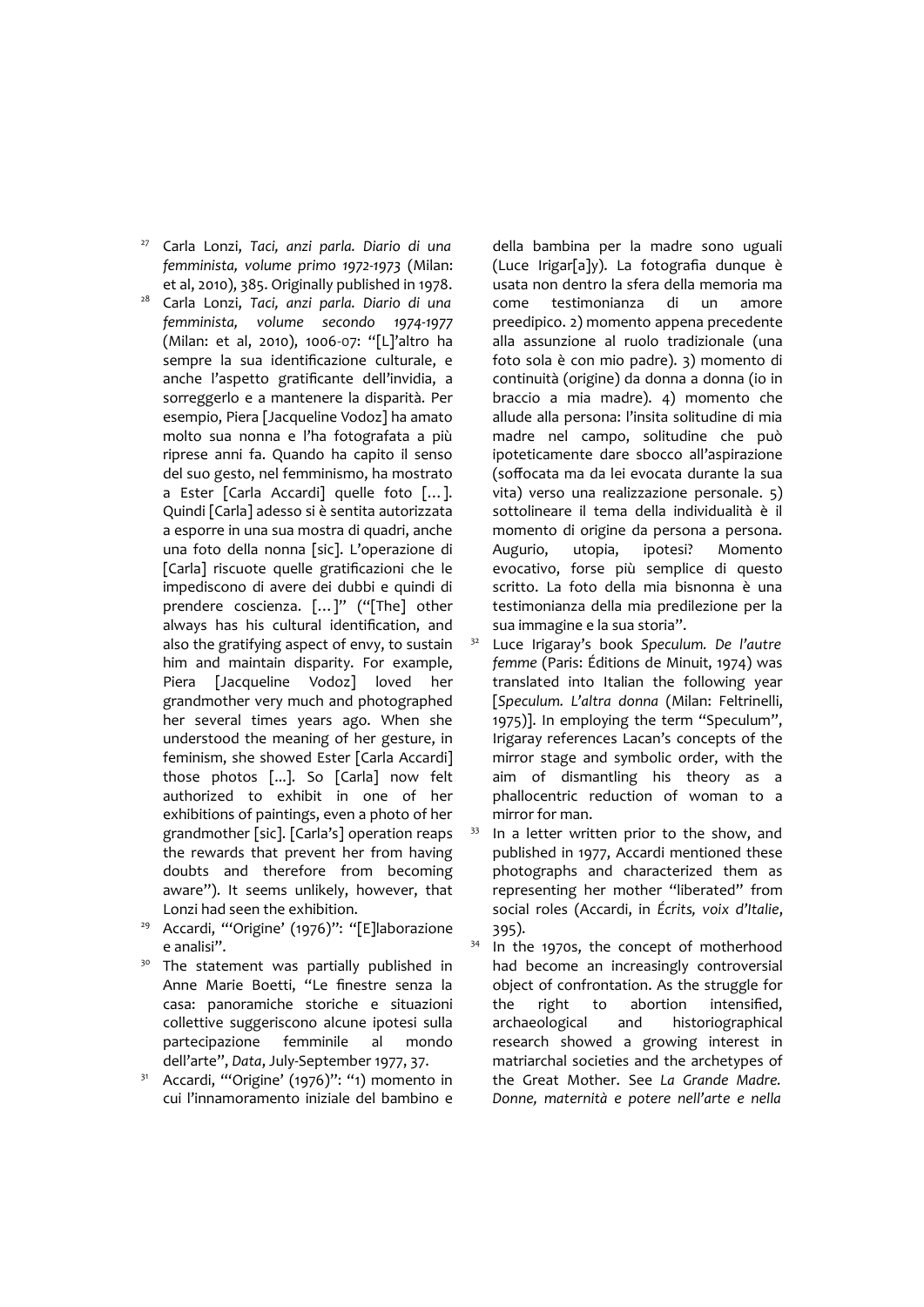*cultura visiva, 1900–2015*, curated by Massimiliano Gioni (Milan: Fondazione Nicola Trussardi, 2015). Exh. cat. (Milan: Skira, 2015).

- <sup>35</sup> Zoccoli, "La contro mostra della Cooperativa": "Carla Accardi parte alla ricerca di se stessa, risalendo il corso della negletta eccedenza femminile, e chiama 'origine' la sua proposta, quasi una vagheggiata restaurazione della matrinlinearità".
- <sup>36</sup> Torrente, "Da una galleria all'altra": "Spazio della luce e spazio della memoria in cui emerge dal flusso della rievocazione inconscia una dimensione femminile assoluta e 'non dialogica' […] in cui la figura materna ha la mobile evanescenza di un brivido di luce ipotetica, creatura depersonalizzata nel ruolo, ora ricaricata di tutti i negati significati".
- Accardi, "'Origine' (1976)": "[T]utti quei motivi e contenuti, da me vissuti […] nell'elaborazione e analisi del rapporto conscio e inconscio madre-figlia"; "sfera del linguaggio visivo"; "rifiuta la drammaticità"; "si riposa"; "pausa per trovare un distacco e un respiro".
- <sup>38</sup> Accardi, "Discorsi. Carla Lonzi e Carla Accardi", 193-97.
- <sup>39</sup> See for instance the surveys of "narrative art" displayed in 1974-75 at Cannaviello Studio d'Arte in Rome. More specifically, for the use of photography in feminist art practice, including the very context of the Cooperativa Beato Angelico, see Raffaella Perna, *Arte, fotografia e femminismo in Italia negli anni Settanta* (Milan: Postmedia books, 2013).
- <sup>40</sup> Anne Marie Sauzeau Boetti, "Carla Accardi", *Data*, April 1976, 72-74.
- <sup>41</sup> *Idee, processi e progetti della ricerca artistica italiana degli anni '60 e '70: cose (quasi) mai viste*, curated by Mario De Candia and Patrizia Ferri, (Rome: Centro di documentazione della ricerca artistica contemporanea "Luigi di Sarro", 2005-

2007). Exh. Cat. (Rome: Gangemi, 2011), 34- 35.

- <sup>42</sup> Cozzi, "Spaces of Self-Consciousness, 79-80.
- 43 Conversation with the author, November 27, 2019.
- <sup>44</sup> In Accardi's catalogue raisonné of 1999, *Origine* is not listed as a separate work, but two installation views are included, along with a caption: "In May, she exhibited the environment *Origine* at the Cooperative in Via Beato Angelico, founded in Rome in April together with ten other women" ("In maggio espone l'ambiente *Origine* nella sede della Cooperativa di via Beato Angelico fondata a Roma in aprile insieme ad altre dieci donne.") [*Carla Accardi*, edited by Germano Celant (Milan: Charta, 1999), 368]. In the supplementary catalogue raisonné of 2011, *Origine* is listed as "1976 10" and described as follows: "*Origine*, 1976 sicofoil, photographs and photographic portrait of an ancestor in an original frame, environmental installation on two walls, dimensions variable, arch. no. 710, Rome, collection of the artist" ("*Origine*, 1976 sicofoil, fotografie e ritratto fotografico di un'antenata in cornice originale, installazione ambientale su due pareti, dimensioni variabili, arch. n. 710 Roma, collezione dell'artista"). *Origine*'s substantially modified re-installation from 2007 is listed as "(1976) 2007 1" [*Carla Accardi: la vita delle forme*, edited by Germano Celant (Cinisello Balsamo, Milan: Silvana Editoriale, 2011), 371-72].
- <sup>45</sup> Claire Bishop, "Reconstruction Era: The Anachronic Time(s) of Installation Art", in *When Attitudes Become Form: Bern 1969/Venice 2013*, curated by Germano Celant (Venice: Ca' Corner della Regina, 2013). Exh. cat. (Milan: Progetto Prada Arte, 2013), 429-36.
- <sup>46</sup> Beatrice von Bismarck, "Curatorial Histories – Entangled Forms", in *Of(f) Our Times: Curatorial Anachronics*, edited by Rike Frank, Beatrice von Bismarck (Berlin: Sternberg